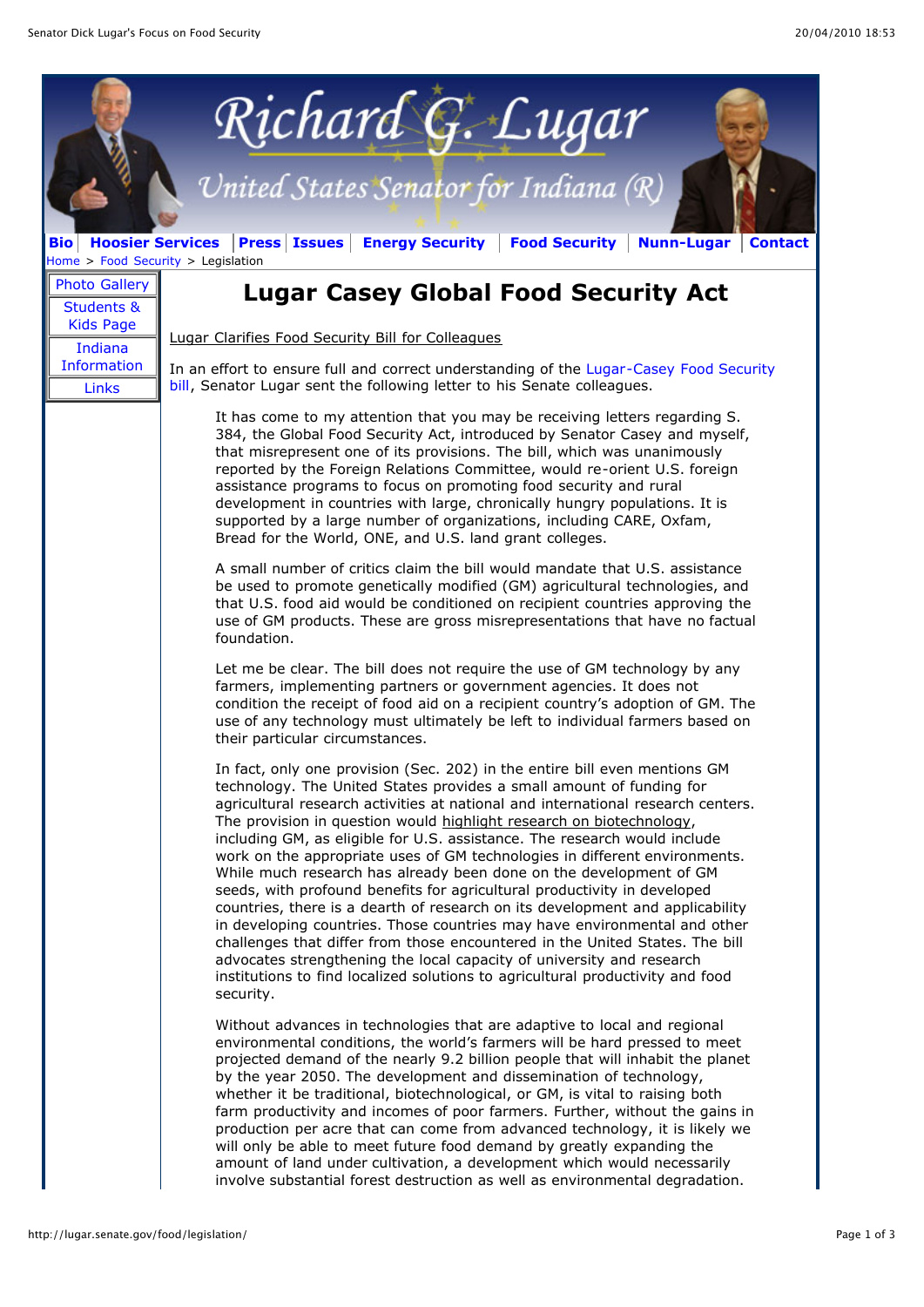GM represents one important tool in this endeavor, and we must do the research to determine where and when it works best.

The bottom line is that a provision of the Lugar-Casey bill directs U.S. assistance in developing local technological solutions to advance agricultural productivity in countries suffering from chronic hunger. It does not require that these solutions be GM, but it does not preclude it, where appropriate.

I hope this information is helpful to you in responding to constituents who have been asked to contact you.

 $\textcircled{f}$  Top

Obama Announces Commitment Initiated by Lugar's Global Hunger Bill

On April 2, 2009, President Barack Obama announced a doubling of assistance for global agricultural productivity and rural development. He also called for a comprehensive food security strategy to alleviate chronic hunger that affects nearly one billion people worldwide.

The announcement tracks provisions of the Global Food Security Act of 2009, authored by U.S. Sen. Dick Lugar and approved by the Senate Foreign Relations Committee on March 31.

| ſ^⊩i | 69 B. |
|------|-------|

Foreign Relations Committee Hearing

On March 24, 2009, Senator Lugar discussed the state of agriculture in Afghanistan, Iraq and Africa, exploring how young people and U.S. embassy staff might become more involved in development work at a Senate Foreign Relations Committee hearing on food security.

- [Watch Senator Lugar's opening statement](http://www.youtube.com/watch?v=rNRPz1uQAUo)
- [Watch Senator Lugar's first round of questions w](http://www.youtube.com/watch?v=rQ_MK-WVrnA)here he discussed the role of a potential White House Food Czar, one of the tenants of the Lugar-Casey Global Hunger bill, with former Secretary of Agriculture Dan Glickman and Former Executive Director of the World Food Program Catherine Bertini.
- [Watch Senator Lugar's second round of questions](http://www.youtube.com/watch?v=Q2Xcul_HqhE) where he discussed the impact foreign aid and assistance could have in Afghanistan and Pakistan, the importance of drawing attention to the global food crisis at the Congressional level and how the United States can work with European and other countries to embrace the benefits of genetically modified seeds and organisms.